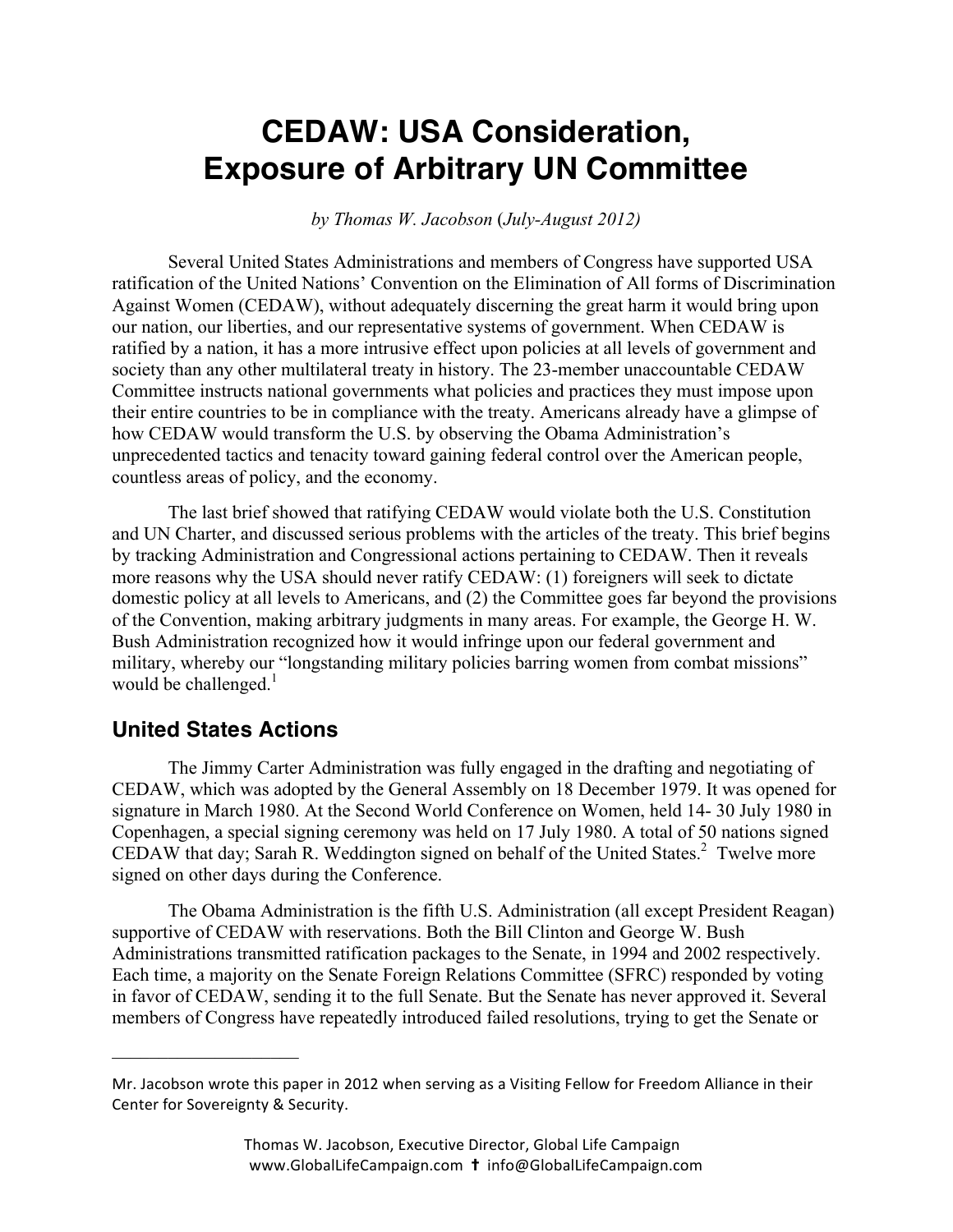Administration to move forward. The late Senator Jesse Helms (NC), and Representatives Christopher Smith (NJ-4) and Thaddeus McCotter (MI-11), responded with resolutions exposing harmful practices of the CEDAW Committee.

| <b>President or Congress</b>                                           | Date/Year                                                | <b>Action</b>                                                  |
|------------------------------------------------------------------------|----------------------------------------------------------|----------------------------------------------------------------|
| Rep. Clement Zablocki                                                  | 1 July 1980                                              | Introduced H.Res.738 (not passed), calling on USA delegation   |
| (Wisconsin, 4 <sup>th</sup> District)                                  |                                                          | to sign CEDAW at Copenhagen Conf. on Women                     |
| Sarah R. Weddington,                                                   | 17 July 1980                                             | 62 nations signed CEDAW, including USA, during World           |
| <b>Carter Administration</b>                                           |                                                          | Conference of the UN Decade for Women, Copenhagen              |
| <b>Carter Administration</b>                                           | 12 Nov. 1980                                             | Administration transmitted CEDAW to Senate                     |
| Rep. Gus Yatron                                                        | 25 Sep. 1990                                             | Introduced H.Res.476 (not passed), urging the President to     |
| (Pennsylvania, 6 <sup>th</sup> Dist.)                                  |                                                          | seek Senate "advice and consent" to ratify CEDAW               |
| Rep. Gus Yatron                                                        | 22 Oct. 1991                                             | H.Res.116 (passed House) called on President to "promptly      |
|                                                                        |                                                          | complete the review" of CEDAW and send any reservations to     |
|                                                                        |                                                          | Senate so it could complete its review, give advice/consent    |
| Rep. Christopher Smith                                                 |                                                          | Introduced H.Res.261 (not passed), urging President to add     |
| (New Jersey, 4 <sup>th</sup> Dist.)                                    | 24 Oct. 1991                                             | reservation that CEDAW can't be used to promote abortion       |
| Rep. John J. LaFalce (New                                              | 21 Sep. 1993                                             | Introduced H.Res.253 (not passed), urging Senate to approve 7  |
| York, 29 <sup>th</sup> District)                                       |                                                          | UN treaties, including CEDAW                                   |
| Rep. Lynn Woolsey                                                      | 21 Jan. 1993                                             | Introduced H.Res.38 (not passed), urging the President to      |
| (California, 6 <sup>th</sup> District)                                 |                                                          | "complete the review" so Senate could give advice & consent    |
| Rep. Olympia J. Snowe                                                  |                                                          | Introduced H.R.2231 (not passed), that would have required     |
| (Maine, $2nd$ District)                                                | 20 May 1993                                              | Secretary of State to report position on ratification of CEDAW |
| <b>Clinton Administration</b>                                          | 1994                                                     | Administration submitted ratification package to Senate, with  |
|                                                                        |                                                          | an analysis of each article of CEDAW                           |
| <b>Senate Foreign Relations</b>                                        | 29 Sep. 1994                                             | SFRC voted in favor of CEDAW and sent it to the full Senate,   |
| Committee                                                              |                                                          | but the Senate took no action                                  |
| Rep. Carolyn Maloney                                                   | 1995, 1997                                               | Introduced 2 resolutions (not passed), supporting CEDAW        |
| Rep. Maloney (NY, 14 <sup>th</sup> )                                   | 6 Mar. 1997                                              | Introduced H.Con.Res.39 (not passed), supporting CEDAW         |
| Sen. Barbara Boxer                                                     | 1999, 2000                                               | Introduced 3 resolutions (not passed), calling Senate Foreign  |
| (California)                                                           |                                                          | Relations Committee to hold hearings on CEDAW                  |
| Sen. Jesse Helms (NC),                                                 |                                                          | Introduced 2 resolutions (not passed), saying Senate should    |
| Chairman, SFRC                                                         | 11 May 2000                                              | reject CEDAW: "demeans motherhood," undermines family          |
|                                                                        |                                                          |                                                                |
| Rep. Constance Morella                                                 | 24 Oct. 2000                                             | Introduced H.R.5533 (not passed), calling for Congressional    |
| (Maryland, 8 <sup>th</sup> District)                                   |                                                          | hearings, and Senate "advice and consent" on CEDAW             |
| Rep. Constance Morella                                                 | 9 April 2002                                             | Introduced H.R.4114 (not passed), calling on SFRC to hold      |
|                                                                        |                                                          | hearings and support CEDAW ratification                        |
| George W. Bush                                                         |                                                          | Administration submitted CEDAW ratification package to         |
| Administration                                                         | 2002                                                     | Senate, with reservations and understandings                   |
| <b>Senate Foreign Relations</b>                                        | 30 Jul 2002                                              | SFRC voted in favor (12-7) of CEDAW and sent it to the full    |
| Committee                                                              |                                                          | Senate, but the Senate did not act to give its consent         |
| Rep. Jackson-Lee (TX,18)                                               | 28 July 2006                                             | Introduced H.R.970 (not passed), supporting CEDAW              |
| Rep. Thaddeus McCotter<br>23 Sep. 2008<br>(Michigan, $11th District$ ) | Introduced H.Res.1482 (not passed), condemning UN treaty |                                                                |
|                                                                        |                                                          | committees (CEDAW, Human Rights Comm.) for pressuring          |
|                                                                        |                                                          | and coercing Ireland to remove restrictions on abortion        |
| Rep. Lynn Woolsey                                                      | 1995 - 2011                                              | Introduced resolutions every Congress (none passed) calling    |
|                                                                        |                                                          | upon Senate to "give its advice and consent" to ratify CEDAW   |

# **United States Executive and Congressional Actions on CEDAW3**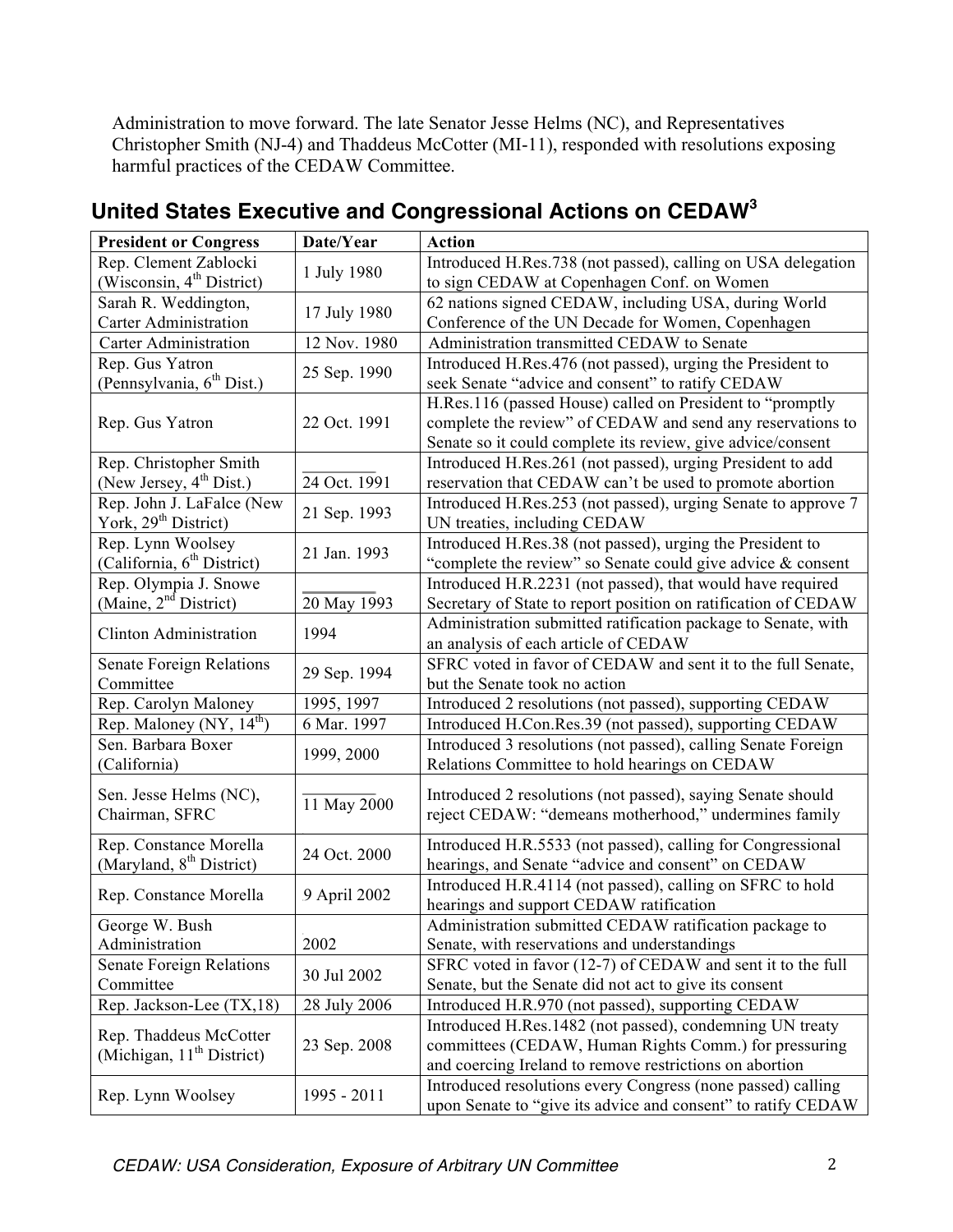The strategy of the Obama Administration is to get less controversial UN social policy treaties through first, which they hope will clear the way for CEDAW.

### **CEDAW Committee Members**

The CEDAW Committee, which monitors Party Nation compliance with the Convention, is comprised of 23 "experts" from 23 countries. Each Party Nation may nominate one candidate at bi-annual meetings of the National Parties. Those elected serve four-year terms, and can be reelected indefinitely. The Convention requires that "experts" be "of high moral standing and competence in the field," but only the second requirement appears to be considered. They are accountable to no one, including their own governments. Europe invariably gains about one-third of the seats, even though "equitable geographical distribution" is required (Art. 17.1).

| <b>Region</b>              | <b>Countries of CEDAW Committee Members (2012)<sup>4</sup></b>  |  |
|----------------------------|-----------------------------------------------------------------|--|
| Africa $(4)$               | Algeria, Egypt, Kenya, Mauritius                                |  |
| Asia $(4)$                 | Afghanistan, Bangladesh, China, India                           |  |
| Americas & Caribbean $(4)$ | Brazil (chairman), Cuba, Jamaica, Paraguay                      |  |
| Europe $(7)$               | Croatia, Finland, France, Romania, Slovenia, Spain, Switzerland |  |
| Island Nations (2)         | Japan, Timor Leste                                              |  |
| Middle East $(2)$          | Israel, Turkey                                                  |  |

The present chairman is Silvia Pimentel from Brazil, who is very liberal; she pressures nations to legalize or increase access to abortion, and promotes sexual "rights."

If the United States ratifies CEDAW, then these 23 "experts" – mostly ardent feminists who are not representative of the vast majority of women in the world – or their replacements, will oversee our national, state, and local governments, including the legislative bodies. Do we really want foreigners to judge our well-reasoned practices, and dictate military and domestic policy to us?

## **Arbitrary Committee**

The CEDAW Committee holds three, three-week sessions a year, reviewing 7-8 nations each time. The Committee uses two tracks: (1) article-by-article systematic review of the nation's compliance with the Convention; (2) raising additional issues that are not in the treaty, but that are judged by the Committee as pertinent.

Regarding the second track, the George W. Bush Administration became so concerned about the Committee's arbitrary rulings that they began monitoring it, leading to a 2008 formal statement at the United Nations made by U.S. Ambassador McMahan:

The CEDAW Committee of Experts has addressed some of the most persistent and entrenched inequalities in society. ... At the same time, however, the United States regrets that the CEDAW Committee, through the country review sessions and Concluding Comments, often presses for legislative changes far beyond the text and spirit of the Convention itself. That approach may result in undermining respect for international law and the important work of treaty bodies more generally.<sup>5</sup>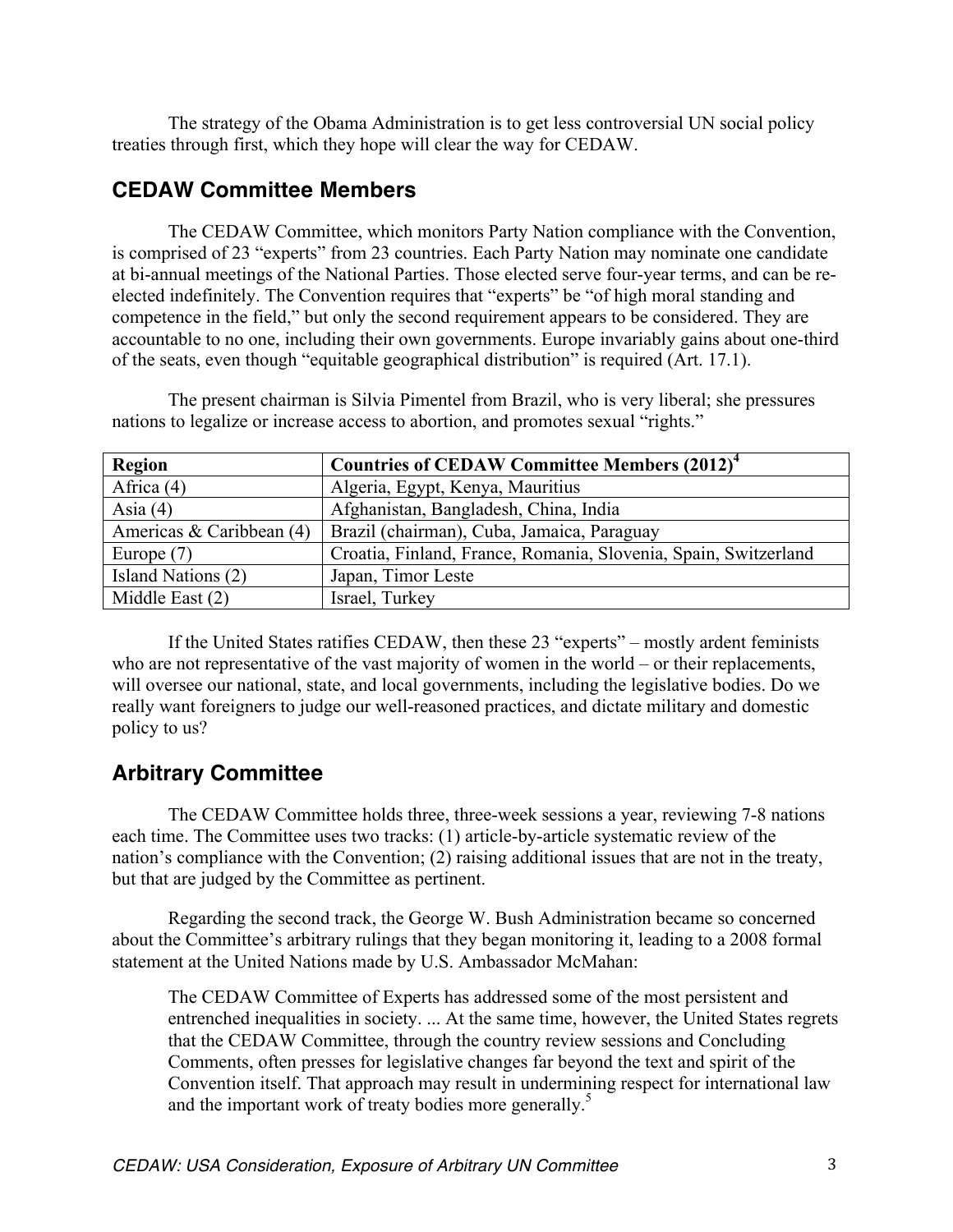In 2000, the late Senator Jesse Helms (NC), then Chairman of the Senate Foreign Relations Committee, through which CEDAW must pass whenever considered, took the unusual step of introducing two resolutions urging the Senate to "reject" the treaty. Why? Because, he said, "motherhood is a God-given right of women to bear and rear children," and CEDAW "demeans motherhood and undermines the traditional family."6 One of the most common areas of Committee pressure pertains to stereotypes, particularly the portrayal of women in motherly, homemaker, or traditional feminine roles. Senator Helms was especially disturbed about their opposition to Mother's Day. Each year, they coerce most nations on stereotypes, with a record 24 in 2008. For example, in 2007, they told Brazil "to deconstruct myths and negative stereotypes about the roles and responsibilities of women and men in the family and the wider community."<sup>7</sup>

Another common area of arbitrary pressure is quotas. The Convention does not mention quotas, but allows for "temporary special measures" in Article 4. The Committee interprets this provision as requiring nations to impose quotas to ensure women are elected or appointed to leadership positions in the executive, legislative, and judicial branches of government. When Nicaragua complied and implemented a quota system that was failing, the Committee member from Algeria instructed the country delegation to: "transmit to your country leaders that CEDAW prevails over your national laws. ... You need to have the political will to impose this Convention ... and you should come next time with a law that would ensure at least 40 percent of women elected."<sup>8</sup>

Abortion and sexual "rights" are the most egregious areas of the Committee's arbitrary pressure upon nations. The Committee has coerced over 83 nations to liberalize their laws prohibiting or restricting abortion, and to affirm reproductive or sexual "rights" (with no limitations based on marriage, age, or gender). Within the Americas and Caribbean, the Committee has pressured: Antigua & Barbuda, Argentina, Belize, Bolivia, Brazil, Chile, Colombia, Dominica, Dominican Republic, Ecuador, El Salvador, Guatemala, Honduras, Jamaica, Mexico, Nicaragua, Panama, Paraguay, Peru, Saint Lucia, Saint Vincent & the Grenadines, Suriname, Uruguay, and Venezuela. They told Mexico to grant "access to rapid and easy abortion" and RU486, and "harmonize legislation pertaining to abortion at the federal and State levels."<sup>9</sup>

The CEDAW Committee appropriately opposes "forced prostitution," or "the exploitation of women in prostitution," or the penalization of only the prostitute and not the man soliciting, or human trafficking; but shamelessly is not opposed to prostitution itself. For example, they told South Korea "to review its law on prostitution in order to ensure that women in prostitution are not criminalized."<sup>10</sup> Does the UN treaty committee tasked with protecting women actually believe prostitution is good for women?!?

#### **Concluding Comments**

Thus far, CEDAW has not been ratified because enough Americans are discerning about its implications, and expressed those concerns to our Government; and because either the particular Administration or enough Senators recognized serious problems with CEDAW and its compliance Committee, or cared enough about our representative forms of